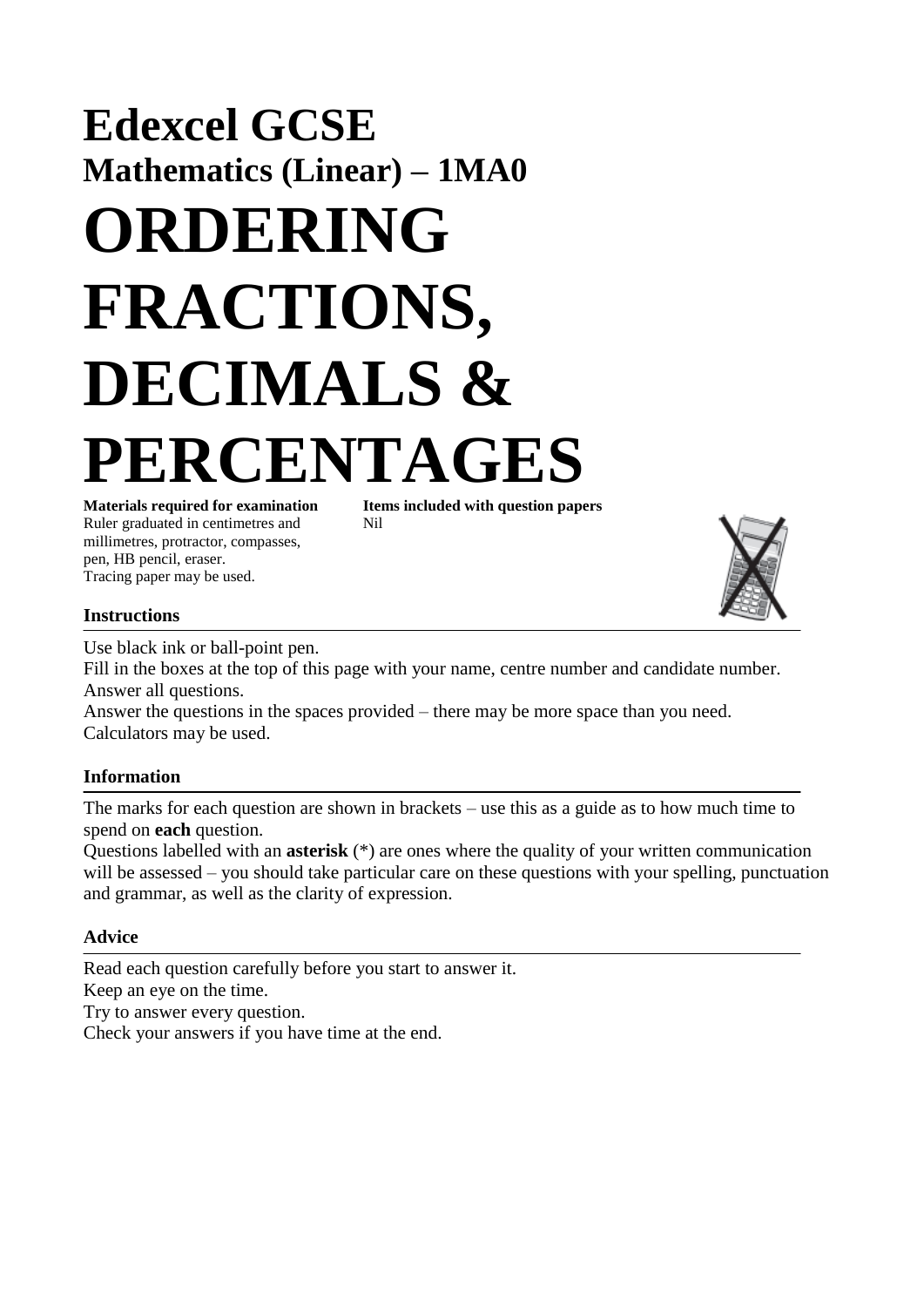1.  $\frac{5}{8}$   $\frac{1}{2}$   $\frac{3}{4}$ 

Write these fractions in order of size. Start with the smallest fraction.

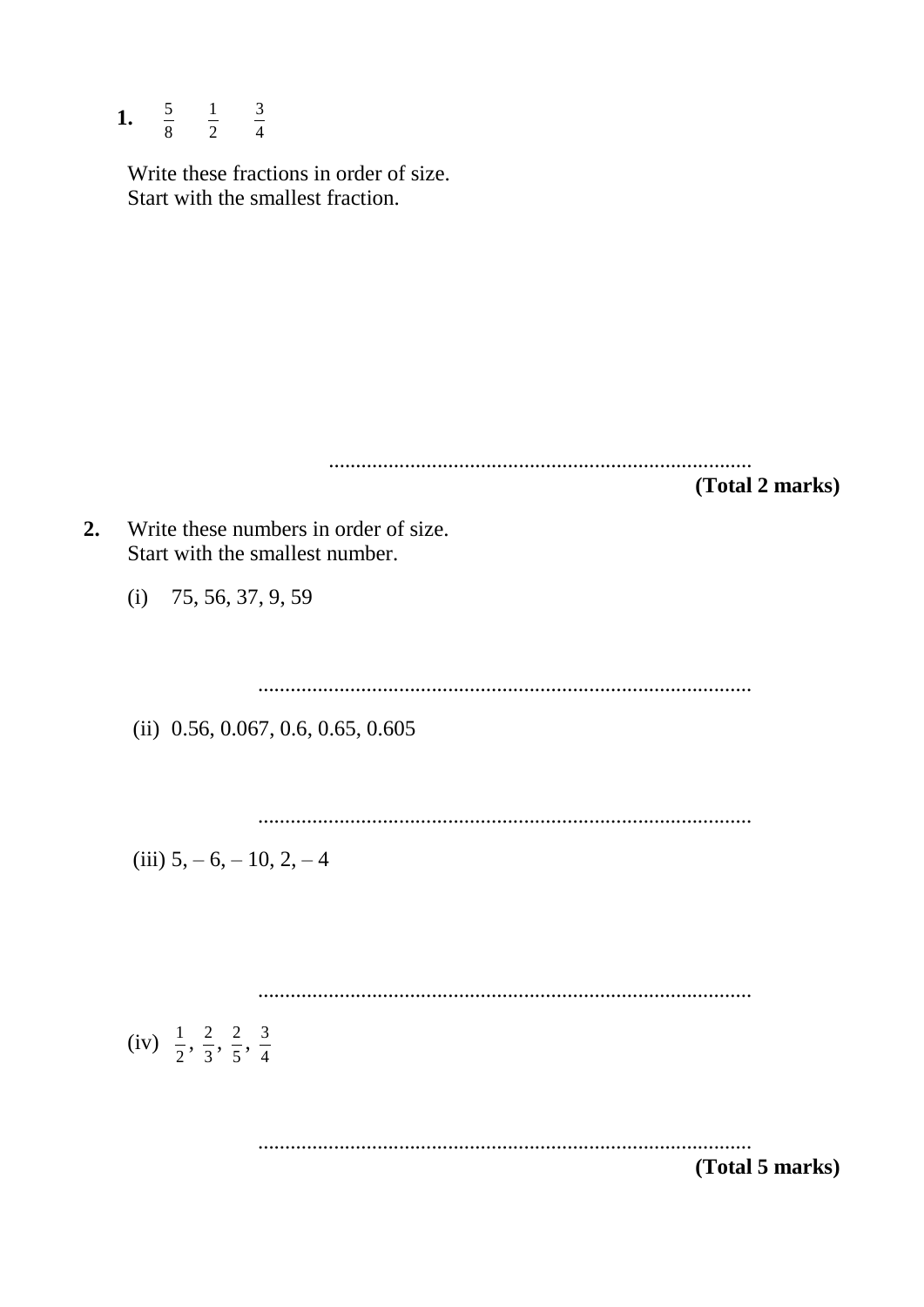- **3.** Write these numbers in order of size. Start with the smallest number.
	- (i) 0.56, 0.067, 0.6, 0.65, 0.605

..................................................................................................

(ii) 
$$
5, -6, -10, 2, -4
$$

..................................................................................................

(iii) 
$$
\frac{1}{2}
$$
,  $\frac{2}{3}$ ,  $\frac{2}{5}$ ,  $\frac{3}{4}$ 

..................................................................................................

**(Total 4 marks)**

**4.** Write these fractions in order of size. Start with the smallest fraction.

> 8 5 2 1 4 3 16 9

> > …………………………… **(Total 2 marks)**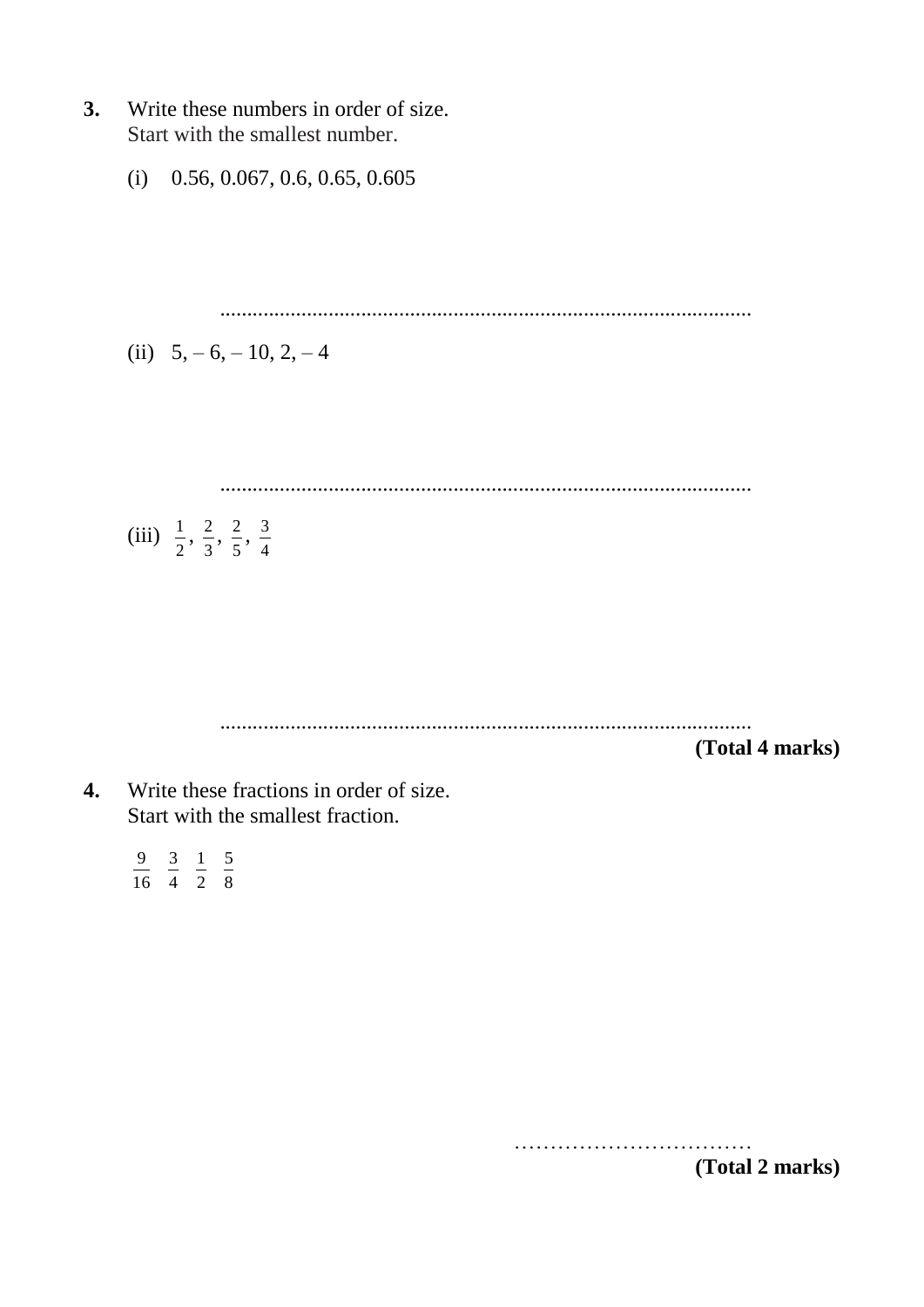| 5. | Write these numbers in order of size.<br>Start with the smallest number. |  |                                                    |  |  |  |                 |     |
|----|--------------------------------------------------------------------------|--|----------------------------------------------------|--|--|--|-----------------|-----|
|    |                                                                          |  | 0.82 $\frac{4}{5}$ 85% $\frac{2}{3}$ $\frac{7}{8}$ |  |  |  |                 |     |
|    |                                                                          |  |                                                    |  |  |  |                 |     |
| 6. | Write these numbers in order of size.                                    |  |                                                    |  |  |  | (Total 2 marks) | (2) |
|    | Start with the smallest number.                                          |  |                                                    |  |  |  |                 |     |
|    | (a) $76, 103, 13, 130, 67$                                               |  |                                                    |  |  |  |                 |     |
|    |                                                                          |  |                                                    |  |  |  |                 |     |
|    | (b) $-3$ , 5, 0, $-7$ , $-1$                                             |  |                                                    |  |  |  |                 | (1) |
|    |                                                                          |  |                                                    |  |  |  |                 |     |
|    |                                                                          |  |                                                    |  |  |  |                 | (1) |
|    | (c) 70%, $\frac{3}{4}$ , 0.6, $\frac{2}{3}$                              |  |                                                    |  |  |  |                 |     |
|    |                                                                          |  |                                                    |  |  |  |                 |     |
|    |                                                                          |  |                                                    |  |  |  | (Total 4 marks) | (2) |